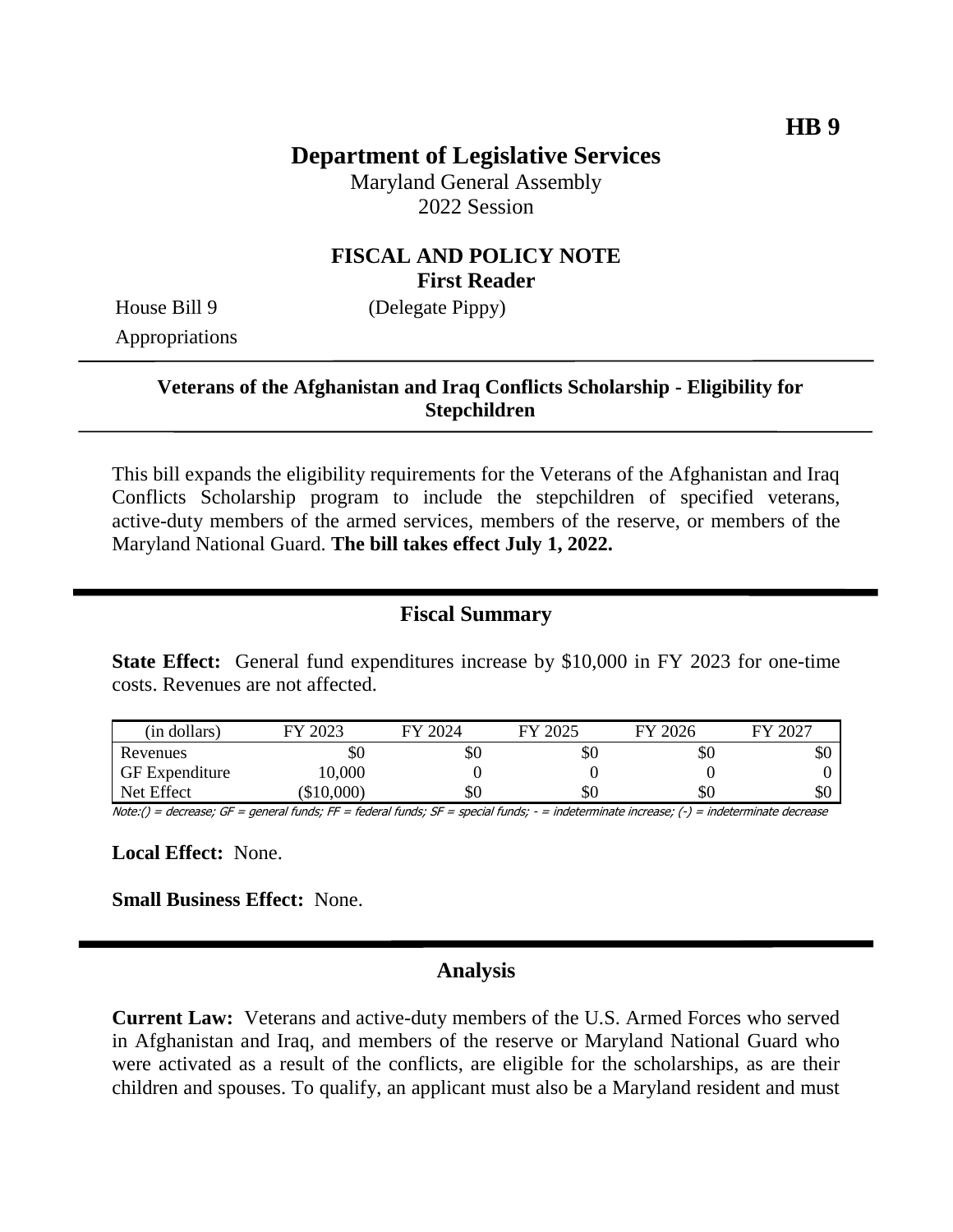be accepted for admission or enrolled in a regular undergraduate program at a Maryland institution of higher education or a two-year terminal certificate program in which the course work is eligible for transfer into a baccalaureate program at a Maryland institution of higher education.

A recipient is not required to file for financial aid; however, a recipient who does file for financial aid must file by March 1. A scholarship may supplement, but is not contingent on, any federal education benefits for which a recipient qualifies as a result of an individual's military or military dependent status. Recipients must maintain a grade point average of at least 2.5 on a 4.0 scale and may hold the scholarship for up to five years of full-time study or eight years of part-time study.

The annual amount of a scholarship may not exceed 50% of the equivalent annual tuition, mandatory fees, and room and board at the University System of Maryland institution with the highest annual expenses for full-time resident undergraduates, excluding the University of Maryland Global Campus and the University of Maryland, Baltimore Campus. The Office of Student Financial Assistance (OSFA) in the Maryland Higher Education Commission (MHEC) may not award an initial scholarship under the program after June 30, 2030, although existing scholarships may be renewed after that date.

Funding for the scholarship program is as provided in the annual State budget. In addition, senators and delegates may authorize OSFA to award their senatorial and delegate scholarship funds to eligible recipients of the scholarships. There is a Veterans of the Afghanistan and Iraq Conflicts Scholarship Fund. MHEC may accept gifts or grants for the fund and must report annually on the status of the fund.

**State Expenditures:** General fund expenditures increase by an estimated \$10,000 in fiscal 2023 for one-time contractual costs associated with enhancements to MHEC's scholarship system, known as the Maryland College Aid Processing System, necessitated by the bill. The scholarship system must be upgraded to reflect the bill's changes to eligibility for an award.

The number of additional eligible individuals cannot be reliably estimated but may be significant. Expanding scholarship eligibility does not require additional spending; in recent years, the total dollars awarded under the scholarship have been less than the funds appropriated for the scholarship. However, if in future years scholarship applicant need exceeds the funds available, without additional spending, more individuals may be added to the waitlist, fewer scholarships may be awarded, or scholarship amounts may be smaller.

In fiscal 2021, MHEC awarded 131 scholarships with an average award amount of approximately \$5,400 resulting in a total of \$709,959 being awarded. The Governor's